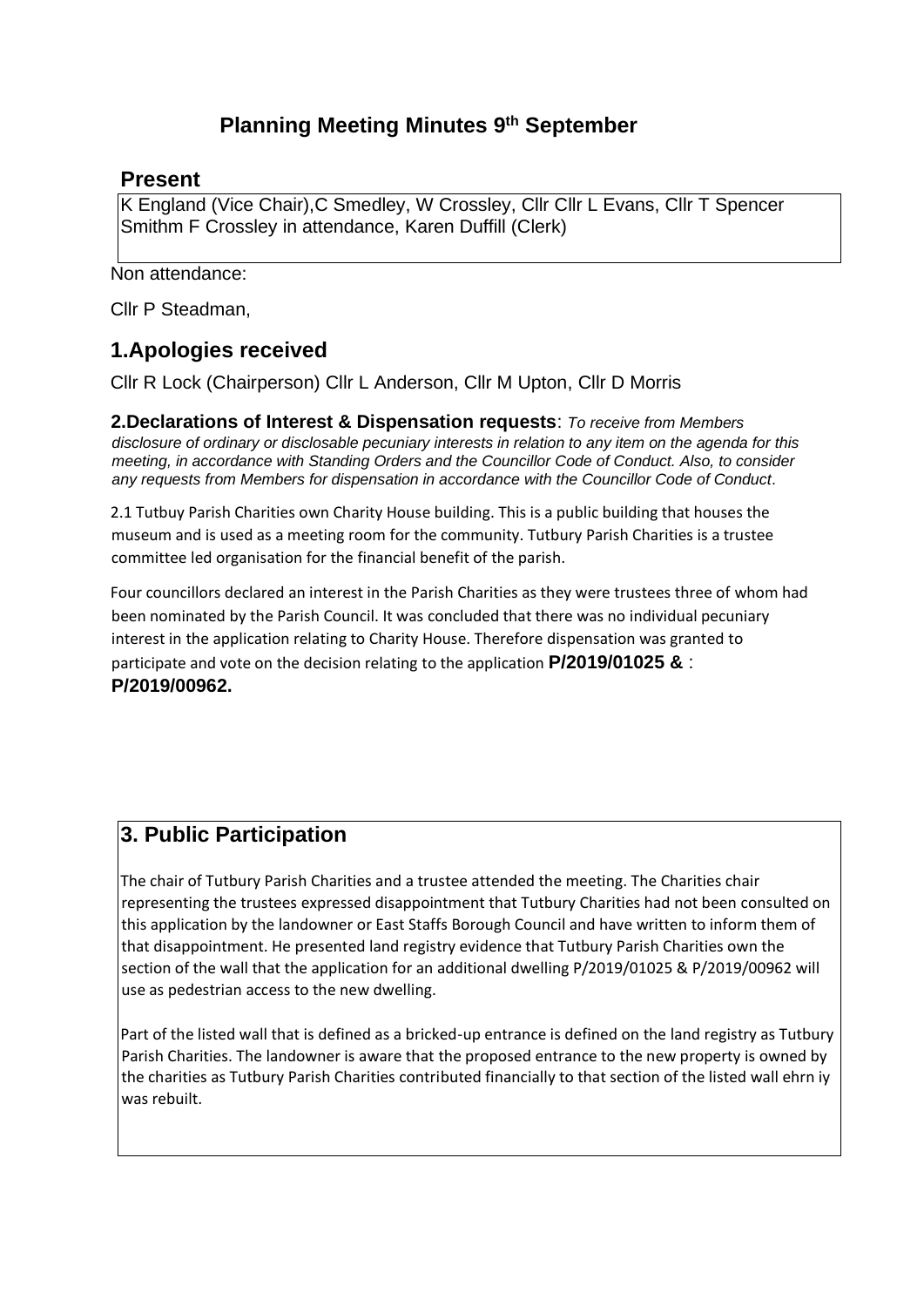# **4.Recent Applications**

### **P/2019/01025 &** : **P/2019/00962**

Listed Building application for the erection of an extension to existing building to form dwelling including use of first floor above garage as bedroom, and re-open bricked up opening in front wall as pedestrian access

Land to the West of Charity House, Duke Street, Tutbury, Staffordshire.

#### **Decision Objection:**

The charity House is a listed building in a conservation area that has historical importance in the village. By having a dwelling adjoined to it this significant building will lose its prominence as it will be dominated by the dwelling behind.

Tutbury Parish Council believe that this application will require a party wall agreement as the back wall of the Charity House is adjoining the garage of which the new dwelling will be built upon.

The proposed site is not a large enough plot to provide adequate amenity space around the dwelling or the neighbouring properties.

The parking spaces will be awkward as the drive access is already very tight and there will be little room to manoeuvre vehicles in and out of the access drive. On street parking is already limited outside Charity House.

The access to the property is not owned by the applicant. Tutbury Parish Charities own the section of the wall that is defined as the entry point to the property.

### **P/2019/00588**

Demolition of existing club house and changing rooms, erection of a single storey clubhouse (amended description)

Tutbury Cricket Ground

Mill Site

Bridge Street

**Tutbury** 

Staffordshire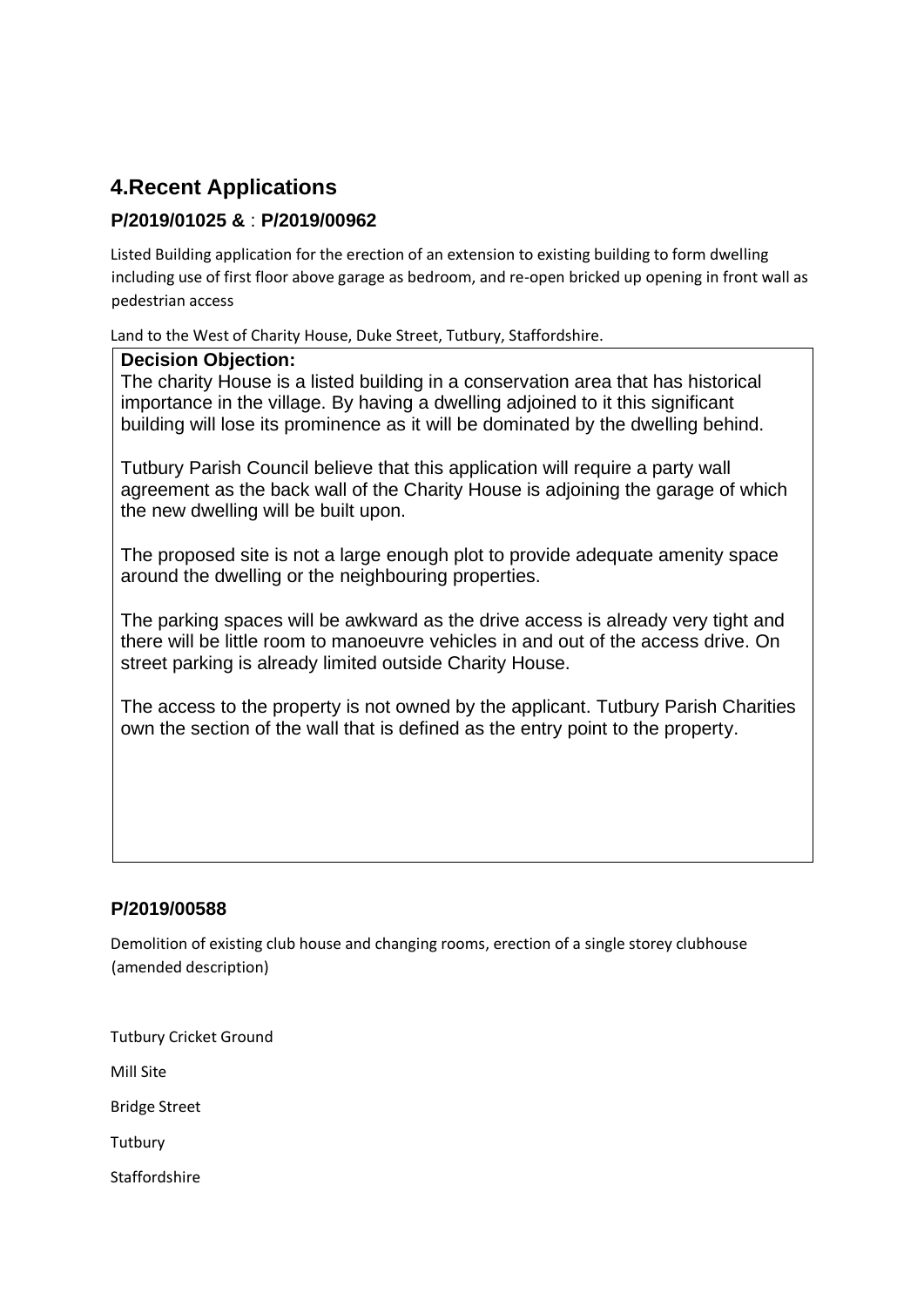DE13 9LZ

| Decision     |
|--------------|
| No Objection |
|              |

#### **P/2019/00836**

Crown reduction of up to 2 metres of 1 Yew tree (T26 of TPO 9)

10a High Street, Tutbury, Staffordshire, DE13 9LP

### **Decision**

No Objection

#### **P/2019/01009**

Erection of a single storey front and side extension

Cherry Tree Lodge, Fauld Lane, Fauld, Staffordshire, DE13 9GU

#### **Decision**

No Objection

#### **P/2019/01006**

Erection of a two-storey rear extension

4 Honeysuckle Avenue, Tutbury, Staffordshire, DE13 9NY

**Decision**  No Objection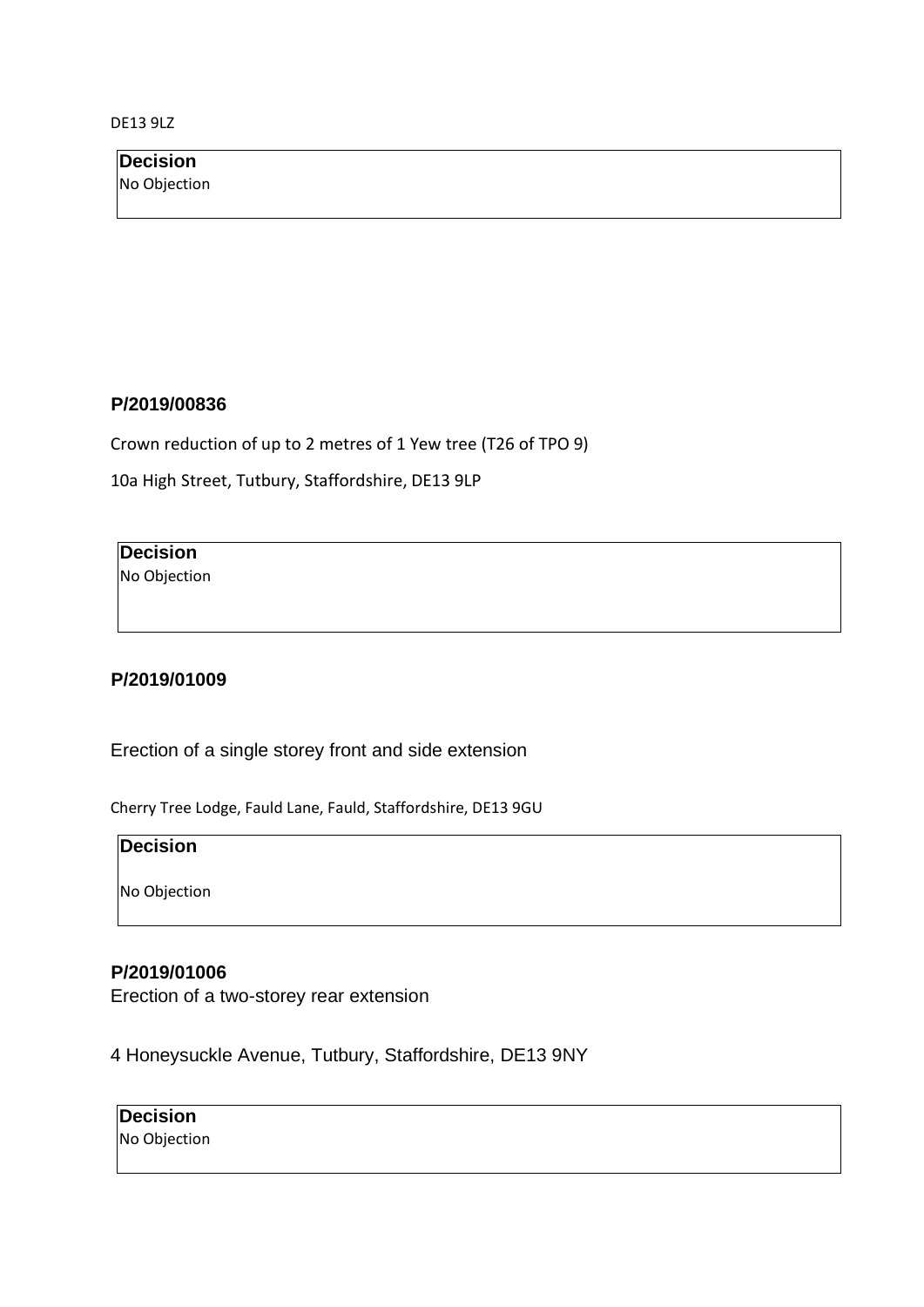4.2 Following the committee for the application of Tulip Road P/2019/00804 a two Storey extension permission was passed for the extension, despite the objection presented at the committee by Tutbury Parish Council.

4.3 The Supplementary Planning Document for **Separation Distance and Amenity SPD** deadline has been extended to allow Tutbury Parish Council to make a comment. Following the recent decision on Tulip way P/2019/00804. The example in 4.4 does not consider the impact of a two or three storey house overlooking a single storey property. This exacerbates the situation and the distance should be increased further than is suggested in the document when this situation occurs.

SPD section 4.4 Where dwellings differ in scale or finished floor level by a metre or greater the back to back distance should be increased in separation by 2 metres for each additional 1 metre of elevation.



4.4 Following the decision at the recent ESBC planning committee to permit the erection of a two-storey extension on Tulip Road. Cllr W Crossley proposed that a letter was sent in response to how this application was handled at the Planning committee see Appendix A . All cllrs voted in favour to send a letter to the chief executive of the Borough council to investigate the misdirection by a planning officer when dealing with the application.

# **5. Date of Next Meeting not set depending on applications**

## **Appendix A**

To the Planning Committee of Tutbury Parish Council

Proposal: to send East Staffordshire Borough Council a letter of objection over a planning misdirection.

At an ESBC planning committee meeting on the  $13<sup>th</sup>$  of August the parish council objected to the extension of a house in Tulip Road, Tutbury. Our objection was based on the fact that the proposed extension would make the existing problem of overlooking in both Cromwell Close and Portway